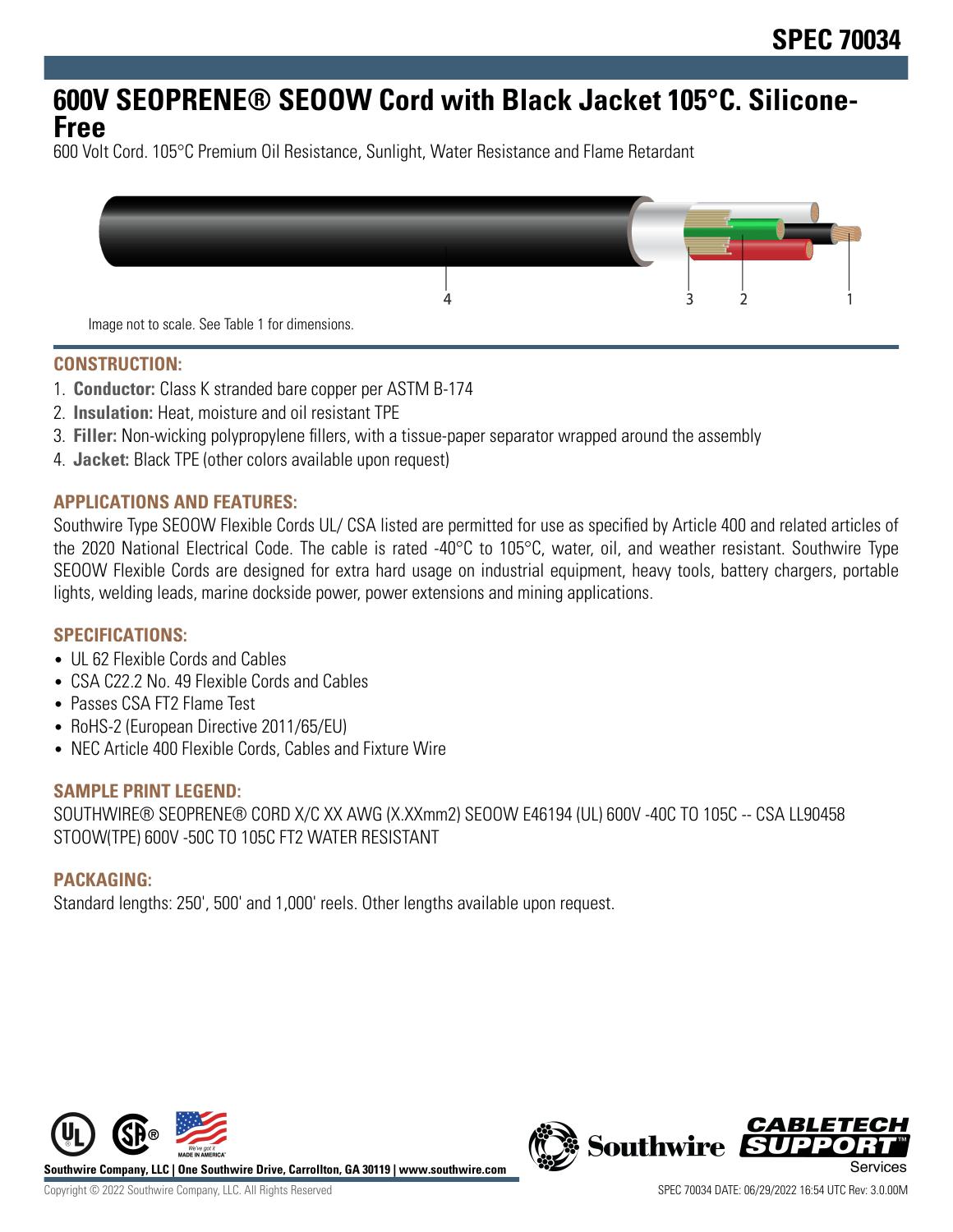#### **Table 1 – Weights and Measurements**

|        |           |                |                |     | Stock Number Cond. Size Cond. Number Cond. Strands Insul. Thickness Jacket Thickness Approx. OD Approx. Weight Ampacity * DC Resistance |       |           |                |                  |
|--------|-----------|----------------|----------------|-----|-----------------------------------------------------------------------------------------------------------------------------------------|-------|-----------|----------------|------------------|
|        | AWG/Kcmil | Count          | $# \times$ AWG | mil | mil                                                                                                                                     | inch  | lb/1000ft | Amp            | $\Omega/1000$ ft |
| 550560 | 18        | $\overline{2}$ | 16/30          | 30  | 60                                                                                                                                      | 0.342 | 54        | 10             | 6.4              |
| 550561 | 18        | 3              | 16/30          | 30  | 60                                                                                                                                      | 0.362 | 64        | 10             | 6.4              |
| 551469 | 18        | $\overline{4}$ | 16/30          | 30  | 60                                                                                                                                      | 0.387 | 79        | $\overline{7}$ | 6.4              |
| 569645 | 18        | 5              | 16/30          | 30  | 60                                                                                                                                      | 0.462 | 108       | 5              | 6.4              |
| 550634 | 16        | $\overline{2}$ | 26/30          | 30  | 60                                                                                                                                      | 0.367 | 62        | 13             | 4.12             |
| 550402 | 16        | 3              | 26/30          | 30  | 60                                                                                                                                      | 0.387 | 77        | 13             | 4.12             |
| 550464 | 16        | $\overline{4}$ | 26/30          | 30  | 60                                                                                                                                      | 0.415 | 91        | 10             | 4.12             |
| 550555 | 16        | 5              | 26/30          | 30  | 80                                                                                                                                      | 0.492 | 128       | 8              | 4.12             |
| 550562 | 14        | $\overline{2}$ | 41/30          | 45  | $80\,$                                                                                                                                  | 0.497 | 114       | 18             | 2.64             |
| 550398 | 14        | 3              | 41/30          | 45  | $80\,$                                                                                                                                  | 0.522 | 140       | 18             | 2.64             |
| 550399 | 14        | $\overline{4}$ | 41/30          | 45  | 80                                                                                                                                      | 0.565 | 166       | 15             | 2.64             |
| 550626 | 14        | 5              | 41/30          | 45  | 95                                                                                                                                      | 0.642 | 214       | 12             | 2.64             |
| 598739 | 14        | 6              | 41/30          | 45  | 95                                                                                                                                      | 0.690 | 248       | 12             | 2.64             |
| 550432 | 12        | $\overline{2}$ | 65/30          | 45  | 95                                                                                                                                      | 0.57  | 153       | 25             | 1.66             |
| 550395 | 12        | 3              | 65/30          | 45  | 95                                                                                                                                      | 0.592 | 185       | 25             | 1.66             |
| 550397 | 12        | $\overline{4}$ | 65/30          | 45  | 95                                                                                                                                      | 0.642 | 227       | 20             | 1.66             |
| 550497 | 12        | 5              | 65/30          | 45  | 95                                                                                                                                      | 0.707 | 280       | 16             | 1.66             |
| 550431 | 10        | $\overline{2}$ | 104/30         | 45  | 95                                                                                                                                      | 0.617 | 196       | 30             | 1.05             |
| 550393 | 10        | 3              | 104/30         | 45  | 95                                                                                                                                      | 0.652 | 245       | 30             | 1.05             |
| 550394 | 10        | 4              | 104/30         | 45  | 95                                                                                                                                      | 0.702 | 301       | 25             | 1.05             |
| 550875 | 10        | 5              | 104/30         | 45  | 95                                                                                                                                      | 0.762 | 358       | 20             | 1.05             |

All dimensions are nominal and subject to normal manufacturing tolerances

◊ Cable marked with this symbol is a standard stock item

\* Ampacities are based on TABLE 400.5(A)of the 2014 National Electrical Code and CEC Table 12.